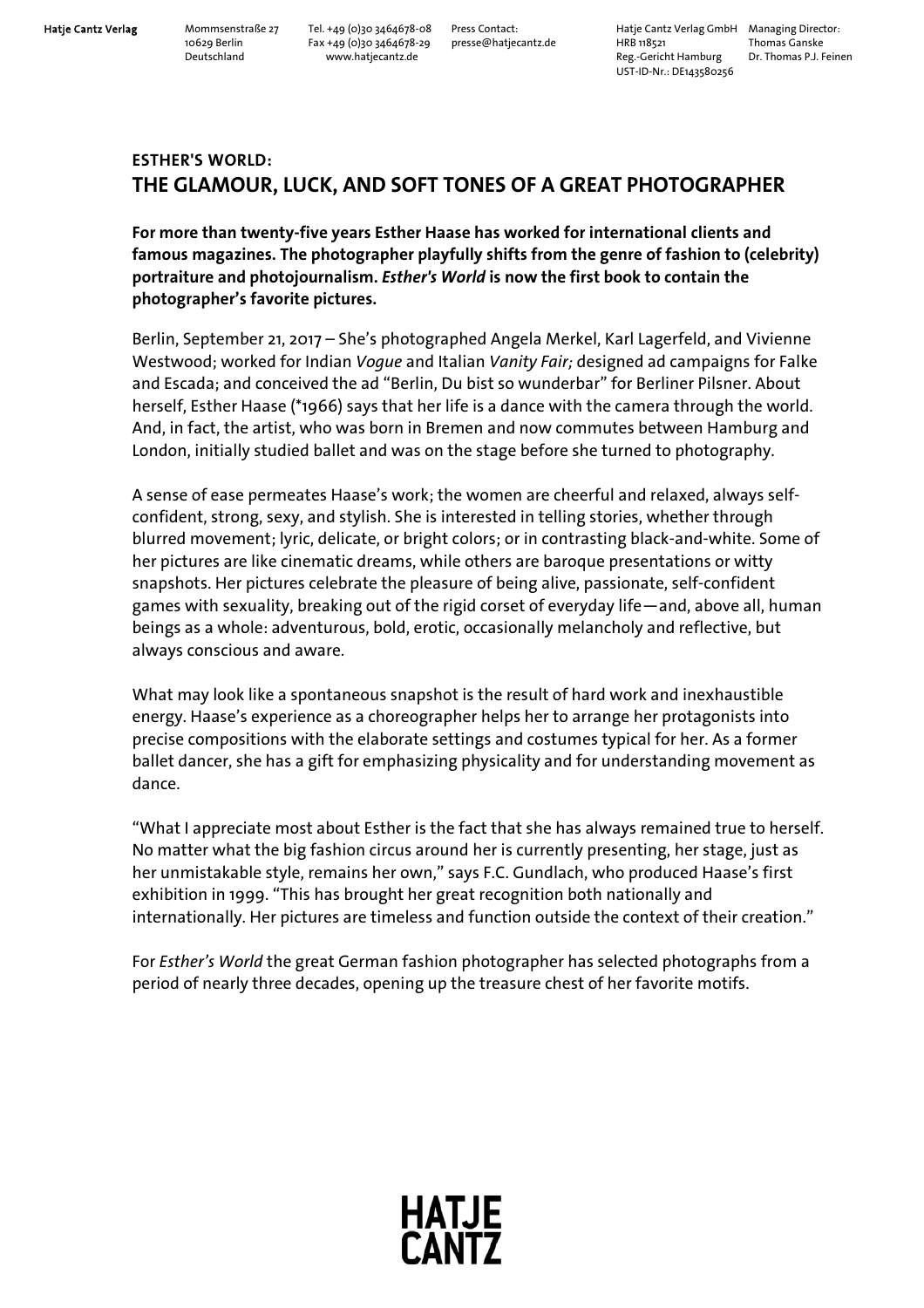

#### **ESTHER HAASE ESTHER'S WORLD**

Ed. Nadine Barth, foreword by F. C. Gundlach, graphic design by Julia Wagner German, English 2017. 160 pp., 100 ills. hardcover 25.00 x 34.00 cm ISBN 978-3-7757-4354-9

50,00 EUR

#### **ABOUT HATJE CANTZ**

Hatje Cantz is a groundbreaking international publishing company specializing in art, architecture, and photography. Since 1945 Hatje Cantz has been using its profound expertise and enthusiasm for craftsmanship to produce and publish books of the highest quality. We currently release around two hundred new titles annually.

Especially in the digital age, Hatje Cantz regards itself an element linking museums, artists, galleries, collectors, and art lovers. Conveying knowledge - in terms of both content and visuals - as well as an enthusiasm for art is always at the heart of our engagement.

In keeping with our ambition to make it possible to experience art beyond the medium of the book, Hatje Cantz has launched the EDITION GERD HATJE as we continue to expand our portfolio of strictly limited, signed editions featuring works on paper, photographic works of art, and art objects.

www.hatjecantz.de www.editiongerdhatje.com

### **PRESS CONTACT**

Sara Buschmann Head of Press Department s.buschmann@hatjecantz.de Tel. +49 30 3464678-08

Jennifer Berndt PR Manager presse@hatjecantz.de Tel. +49 30 3464678-23

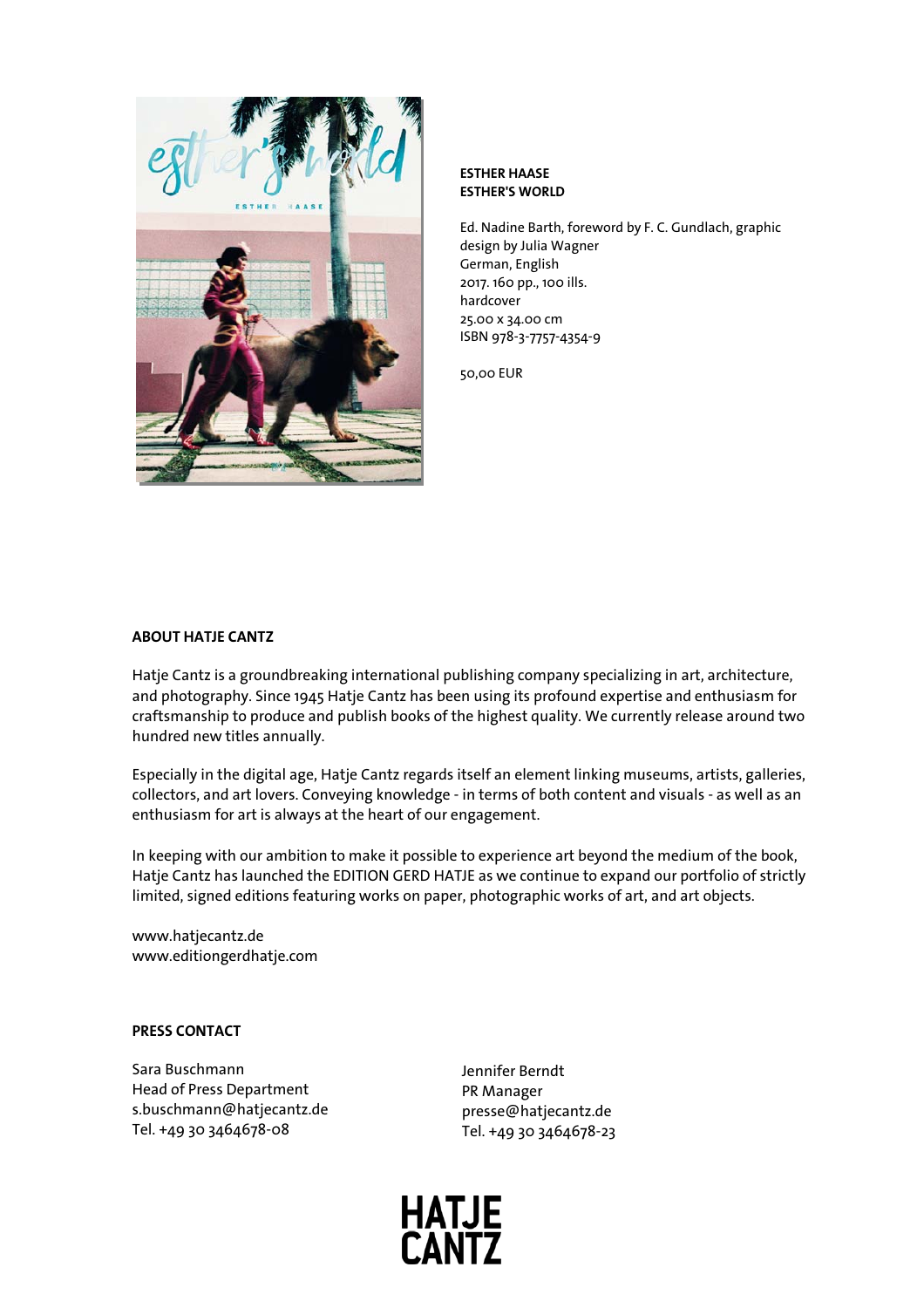# **BILDÜBERSICHT**



Sarah Berlin, 2014 © Esther Haase



Riot Girl Ella London, 2015 © Esther Haase



Gabriele Schwartzkopff with Elfi Hamburg, 2015 © Esther Haase



Gia at Dalston Heights London, 2014 © Esther Haase

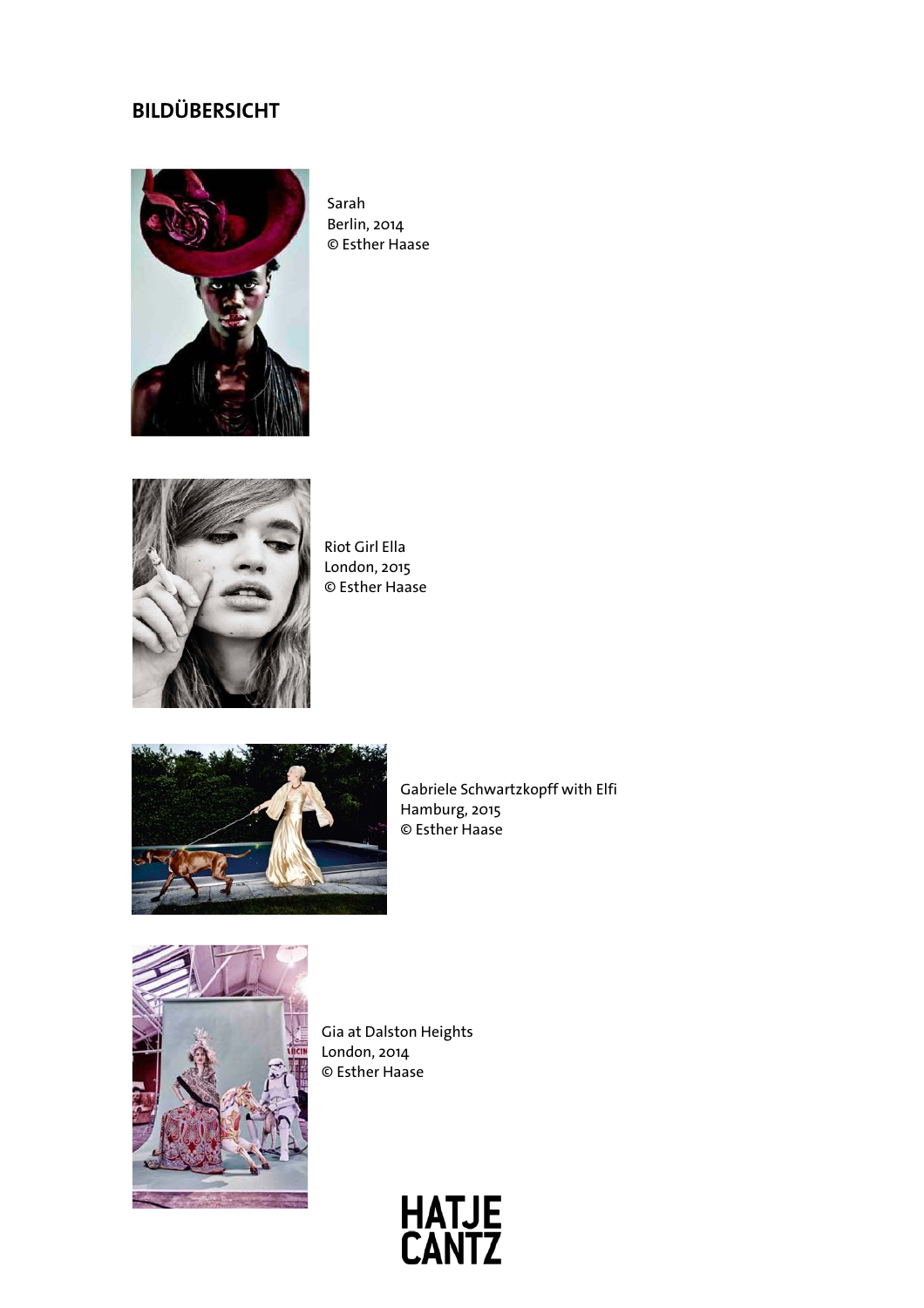

Hannelore Elsner Heiligendamm, 2003 © Esther Haase



The Commitment, Julieta & Pedro Tortoni Buenos Aires, 2008 © Esther Haase



Samuel's perfect jump, Hotel Westminster Paris, 2012 © Esther Haase



King Kong & the white woman Hamburg, 2012 © Esther Haase